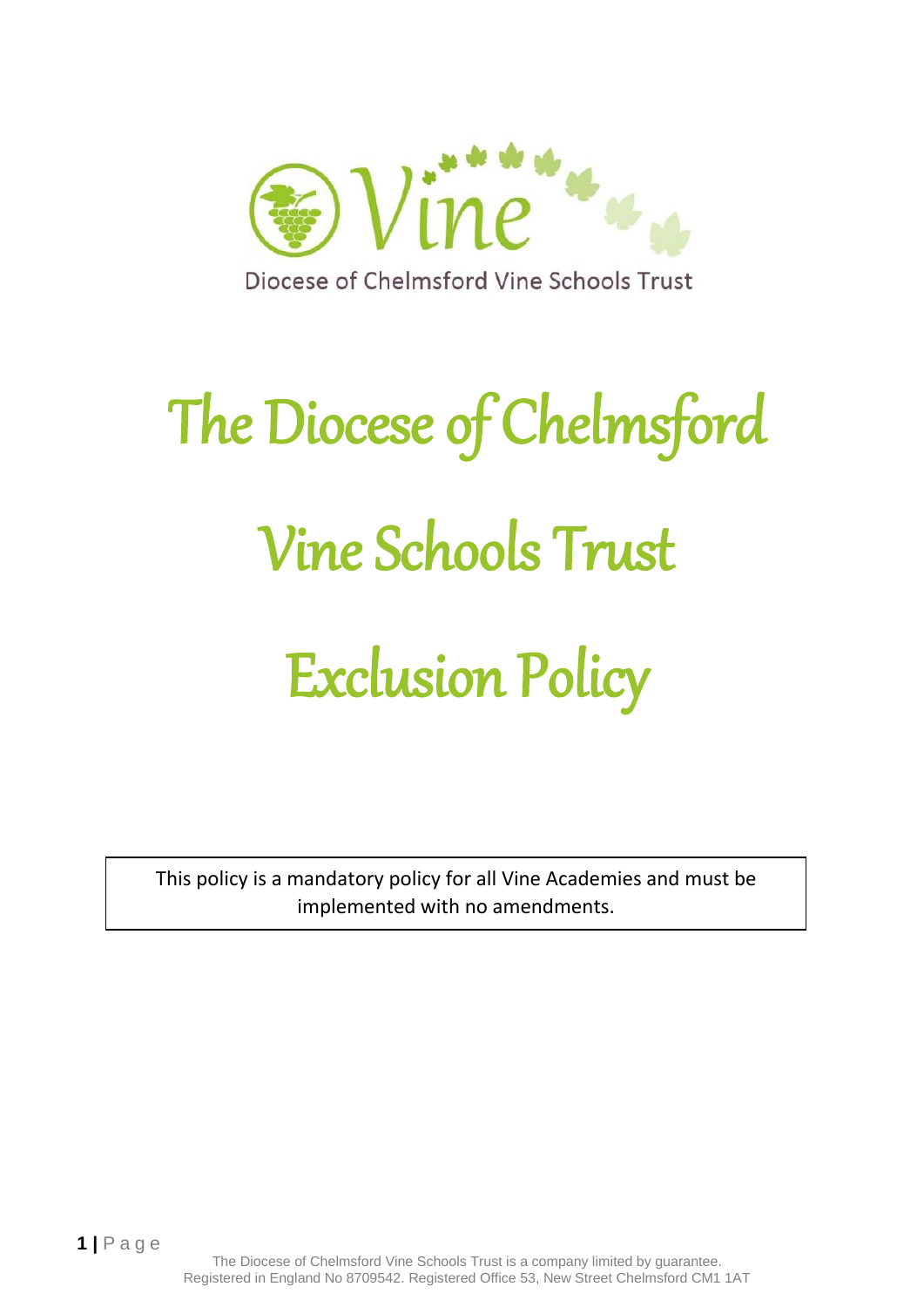## **CONTENTS**

| 2. |                                                                              |  |  |
|----|------------------------------------------------------------------------------|--|--|
|    |                                                                              |  |  |
| 4. |                                                                              |  |  |
| 5. |                                                                              |  |  |
|    |                                                                              |  |  |
|    | 7. General Factors the Academy Considers before Making a Decision to Exclude |  |  |
|    |                                                                              |  |  |
|    |                                                                              |  |  |
|    |                                                                              |  |  |
|    |                                                                              |  |  |
|    |                                                                              |  |  |
|    |                                                                              |  |  |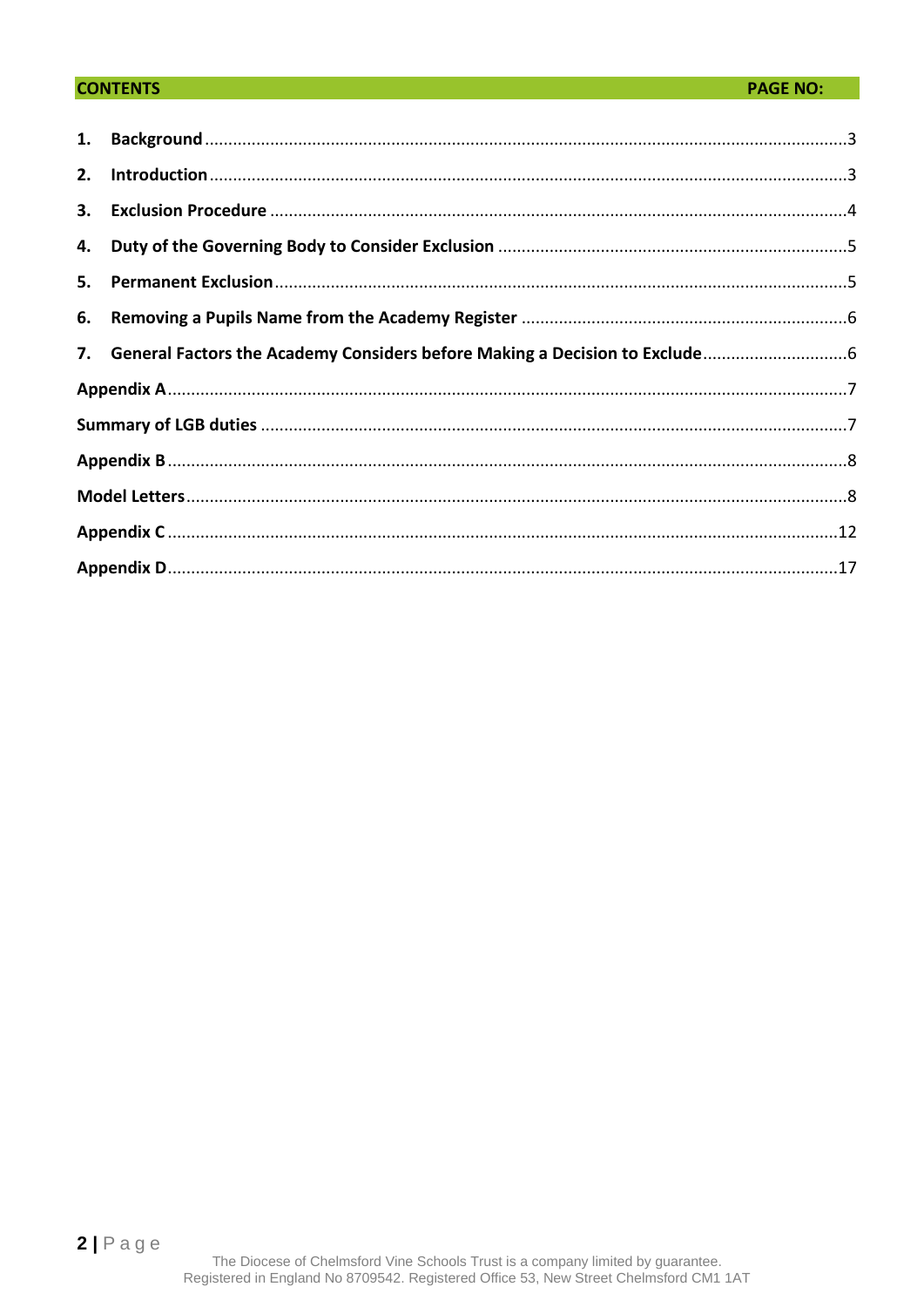## <span id="page-2-0"></span>**1. Background**

- 1.1 This policy deals with the policy and practice which informs the Academy's use of exclusion. It is written in accordance with the DFE statutory guidance "Exclusion from maintained Schools, Academies and Pupil Referral Units in England" June 2013, updated in June 2015.
- 1.2 It is underpinned by the shared commitment of all members of the Academy community to achieve two important aims:
	- 1.2.1 To ensure the safety and well-being of all members of the Academy community and to maintain an appropriate education environment in which all can learn and succeed;
	- 1.2.2 To realise the aim of reducing the need to use exclusion as a sanction.
- 1.3 The following are the key principles that underpin this policy and must be considered in all decision making:
	- 1.3.1 Permanent exclusion should only be used as a last resort, in response to a serious breach or persistent breaches of the Academy Behaviour Policy and where allowing the pupil to remain in school would seriously harm the education or welfare of the pupil or others in the school;
	- 1.3.2 The decision to exclude a pupil must be lawful, reasonable and fair;
	- 1.3.3 Particular consideration should be given to the fair treatment of pupils from groups who are vulnerable to exclusion;
	- 1.3.4 Disruptive behaviour can be an indication of unmet needs. Where an Academy has concerns about a pupil's behaviour it should try to identify whether there are any casual factors and intervene early in order to reduce the need for a subsequent exclusion. In this situation, academies should give consideration to a multi-agency assessment that goes beyond the pupil's educational needs;
	- 1.3.5 All children have a right to an education. Our academies will set and mark work for pupils during the first five school days of exclusion and alternative provision must be arranged from the sixth day.
	- 1.3.6 Where parents dispute the decision of a Local Governing Board (LGB) not to reinstate a permanently excluded pupil, they can ask for this decision to be reviewed by an independent review panel. Where this is an allegation of discrimination (under the Equality Act 2010) in relation to a fixed-period or permanent exclusion, parents can also make a claim to the First-tier Tribunal (for disability discrimination) or a County Court (for other forms of discrimination)
	- 1.3.7 Excluded pupils should be enabled and encouraged to participate at all stages of the exclusion process, taking into account their age and understanding.

## <span id="page-2-1"></span>**2. Introduction**

- 2.1 The decision to exclude a pupil will be taken in the following circumstances:
	- 2.1.1 In response to a serious breach of the Academy's Behaviour Policy
	- 2.1.2 If allowing the pupil to remain in the Academy would seriously harm the education or welfare of other persons or the pupil in the Academy.
- 2.2 Exclusion is an extreme sanction and is only administered by the Headteacher.
- 2.3 Exclusion, whether for a fixed term or permanent may be used for any of the following, all of which constitute examples of unacceptable conduct, and are infringements of the Academy's Behaviour Policy:
	- 2.3.1 Verbal abuse to staff, pupils or others
	- 2.3.2 Physical abuse to / attack on staff, pupils or others
	- 2.3.3 Indecent behaviour
	- 2.3.4 Damage to property
	- 2.3.5 Misuse of illegal drugs or other substances
- **3 |** P a g e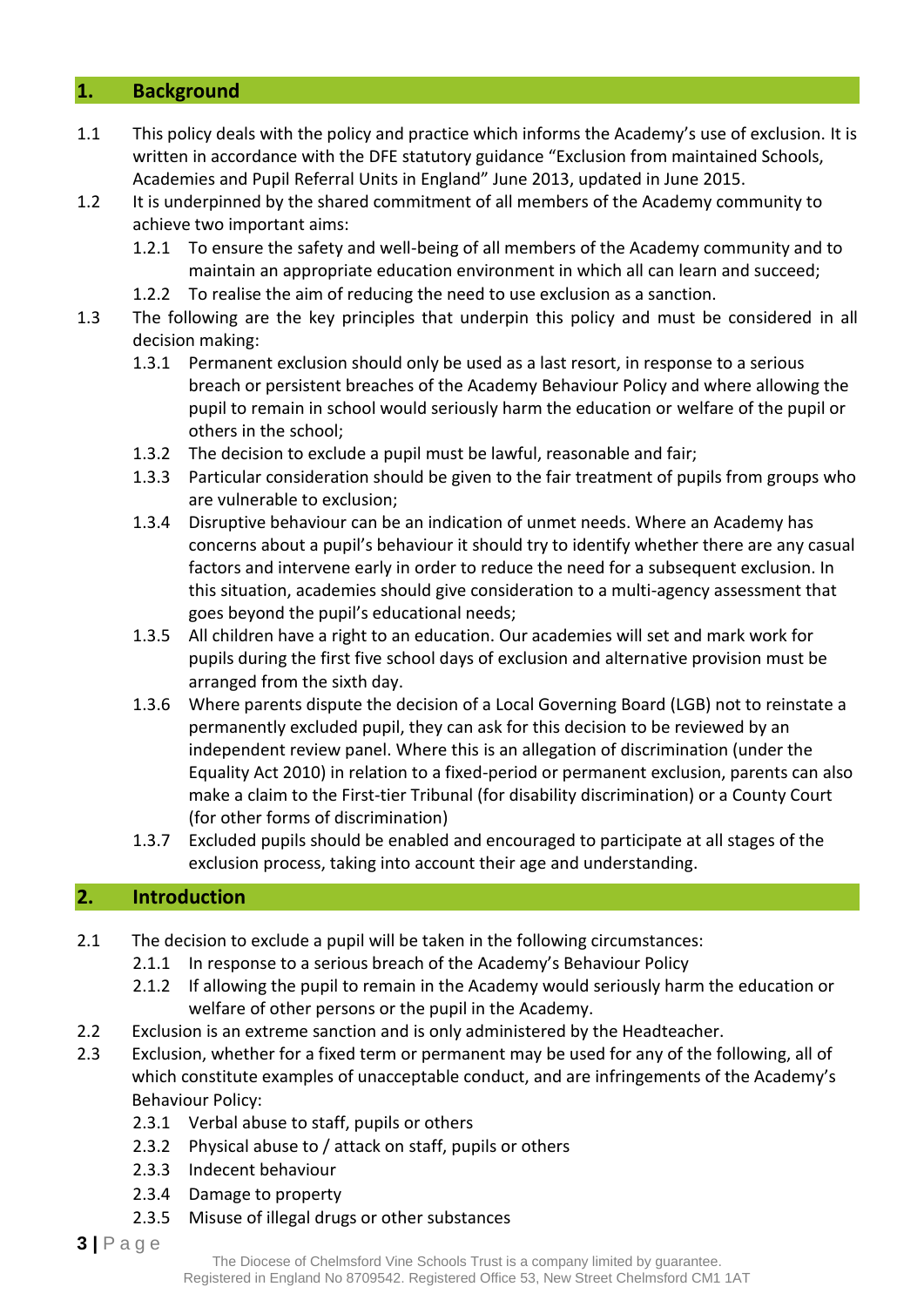- 2.3.6 Theft
- 2.3.7 Serious actual or threatened violence against another pupil or a member of staff
- 2.3.8 Sexual abuse or assault
- 2.3.9 Supplying an illegal drug
- 2.3.10 Carrying an offensive weapon
- 2.3.11 Arson
- 2.3.12 Unacceptable behaviour which has previously been reported and for which Academy sanctions and other interventions have not been successful in modifying the pupil's behaviour.
- 2.4 This is not an exhaustive list and there may be other situations where the Headteacher makes the judgement that exclusion is an appropriate sanction.
- 2.5 The behaviour of pupils outside of the Academy can be considered as grounds for exclusion.
- 2.6 Frequently the Headteacher will decide not to use the extreme sanction of an exclusion but will decide that a Pastoral Support Plan should be drawn up to try avoid the sanction of an exclusion in the future. This might be accompanied by an internal exclusion.
- 2.7 Any decision of a school, including exclusion, must be made in line with the principles of administrative law, i.e. that it is: lawful (with respect to the legislation relating directly to exclusions and a school's wider legal duties, including the European Convention of Human Rights); rational; reasonable; fair; and proportionate.
- 2.8 Headteachers must take account of their legal duty of care when sending a pupil home following an exclusion.
- 2.9 When establishing the facts in relation to an exclusion decision, the Headteacher must apply a civil standard of proof, i.e. 'on the balance of probabilities' it is more likely than not that a fact is true, rather than a criminal standard of 'beyond reasonable doubt'.
- 2.10 Under the Equality Act 2010 ("the Equality Act") schools must not discriminate against, harass or victimise pupils because of their: sex, race, disability, religion or belief; sexual orientation; because of a pregnancy/maternity; or because of a gender reassignment. For disabled children, this includes a duty to make reasonable adjustments to policies and practices.
- 2.11 'Informal' or 'unofficial' exclusions, such as sending pupil's home to 'cool off' are unlawful, and must not be used regardless of whether they occur with the agreement of parents or carers. Any exclusion of a pupil, even for short periods of time, must be formally recorded.

# <span id="page-3-0"></span>**3. Exclusion Procedure**

- 3.1 Most exclusions are of a fixed term nature and are of short duration (usually between one and three days). The DFE regulations allow the Headteacher to exclude a pupil for one or more fixed periods not exceeding 45 Academy days in any one Academy year.
- 3.2 The Headteacher will normally consult with the Chief Executive where there is a risk of or a need to exclude such that all options can be explored. The decision to permanently exclude will always be discussed with the Chief Executive before being made.
- 3.3 The LGB have established arrangements to review promptly all permanent exclusions from the Academy and all fixed term exclusions that would lead to a pupil being excluded for more than 15 days in a school term or missing a public examination. The LGB have established arrangements to review fixed term exclusions which would lead to a pupil being excluded for more than five days but not more than 15 days in a school term where a parent has expressed a wish to make representations.
- 3.4 Following exclusion, parents must be contacted immediately where possible. A letter will be sent by post giving details of the exclusion and the date the exclusion ends. Parents have a right to make representations to Diocese of Chelmsford Vine Schools Trust and the Academy as directed in the letter.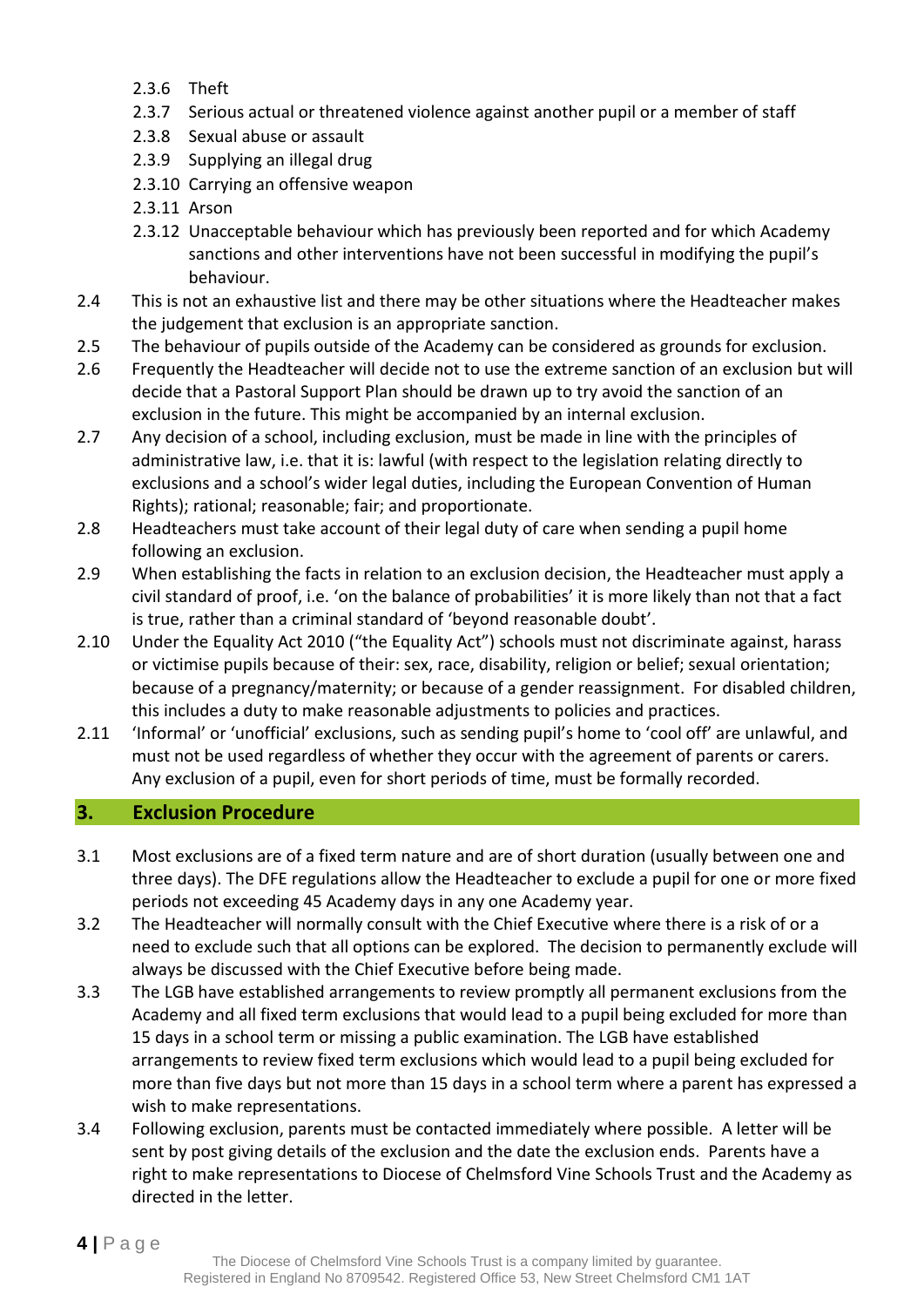- 3.5 A return to school meeting will be held following the expiry of the fixed term exclusion and this will involve a member of the Leadership Team and other staff where appropriate. During this meeting a Pastoral Support Plan will be drawn up, which will include a review date. During the course of a fixed term exclusion where the pupil is to be at home, parents are advised that the pupil is not allowed on the Academy premises, and that daytime supervision is their responsibility as parents / carers.
- 3.6 In the following circumstances, the Headteacher must inform both the LGB and the Trust (as the statutory Governing Body) and the Local Authority immediately - this notification must include reasons and duration of any fixed term exclusion:
	- 3.6.1 A permanent exclusion (including where a fixed period exclusion is made permanent);
	- 3.6.2 Exclusions which would result in the pupil being excluded for more than five schools days (or more than ten lunchtimes) in a term; and
	- 3.6.3 Exclusions which would result in the pupil missing public examinations or national curriculum tests.
- 3.7 Once a term the Headteacher must inform the LGB, Vine Trust Board and the Local Authority of all other exclusions.
- 3.8 Records relating to exclusions will be stored confidentially.
- 3.9 For a fixed period exclusion of more than five days, the LGB under the guidance of the Headteacher, must agree suitable full-time education. This provision must begin no later than the sixth day of exclusion.

# <span id="page-4-0"></span>**4. Duty of the Governing Body to Consider Exclusion**

- 4.1 For all Vine Academies, the duty to consider parental representation about an exclusion are delegated to the LGB.
- 4.2 The LGB should form a committee consisting of at least three LGB members
- 4.3 In responding to parental representations they must act in accordance with DFE statutory guidance at all times
- 4.4 Should a parent apply within the appropriate time frame for an independent review of an LGB decision not to reinstate a permanently excluded pupil, then the Trust will arrange for an independent review panel to review the decision. This panel will be required to operate and act within the statutory framework for such a review.

# <span id="page-4-1"></span>**5. Permanent Exclusion**

- 5.1 The decision to exclude a pupil permanently is a serious one. There are two main types of situation in which permanent exclusion may be considered:
	- 5.1.1 The first is a final, formal step in a concerted process for dealing with disciplinary offences following the use of a wide range of other strategies, which have been used without success. It is an acknowledgement that all available strategies have been exhausted and is used as a last resort.
	- 5.1.2 The second is where there are exceptional circumstances and it is not appropriate to implement other strategies and where it could be appropriate to permanently exclude a pupil for a first or 'one-off' offence. These might include:

5.1.2.1 Serious actual or threatened violence against another pupil or a member of staff

- 5.1.2.2 Sexual abuse or assault
- 5.1.2.3 Supplying an illegal drug
- 5.1.2.4 Carrying an Offensive Weapon (Offensive weapons are defined in the Prevention of Crime Act 1993 as "any article made or adapted for causing injury to the person; or intended by the person having it with him for such use by him".
- 5.1.2.5 Arson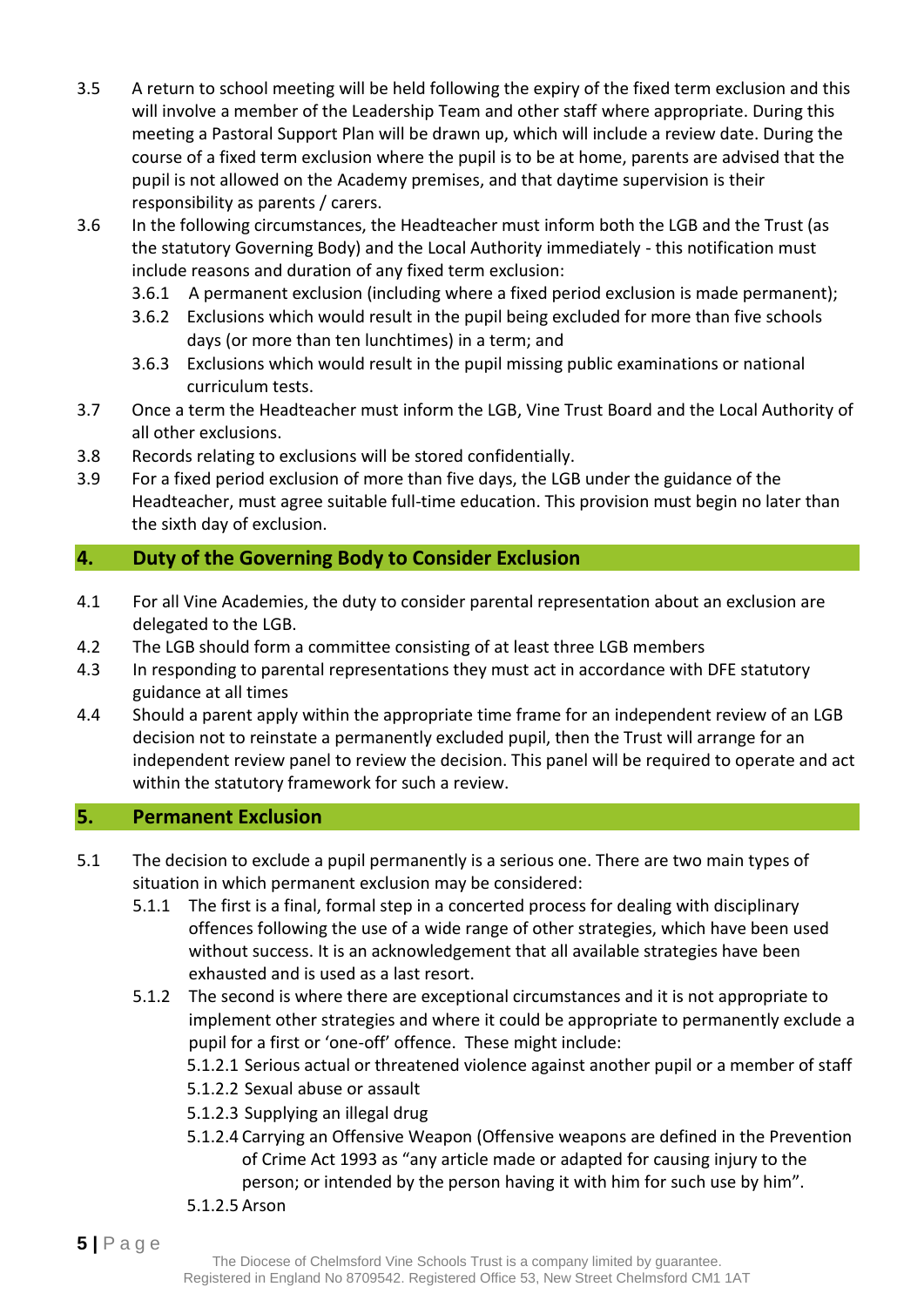- 5.1.2.6 Behaviour which poses a significant risk to the child's own safety.
- 5.2 The Academy will involve the police for any relevant offences. These instances are not exhaustive but indicate the severity of such offences and the fact that such behaviour seriously affects the discipline and well-being of the Academy.

#### <span id="page-5-0"></span>**6. Removing a Pupils Name from the Academy Register**

- 6.1 The Headteacher must remove a pupil's name from the Academy admissions register if:
	- 6.1.1 15 Academy days have passed since the parents were notified of the governing body's decision to uphold a permanent exclusion and no application has been made for an independent review panel.
	- 6.1.2 The parents have stated in writing that they will not be applying for an independent review panel.
- 6.2 Where an application for an independent review panel has been made within 15 Academy days, the Headteacher must wait until the review has been determined, or abandoned, before removing a pupil's name from the register.
- 6.3 Where a pupil's name is removed from the Academy register and a discrimination claim is subsequently made, the First-tier Tribunal or County Court has the power to direct that the pupil should be reinstated.

#### <span id="page-5-1"></span>**7. General Factors the Academy Considers before Making a Decision to Exclude**

- 7.1 Exclusion will not be imposed instantly unless there is an immediate threat to the safety of others in the Academy or the pupil concerned. Before deciding whether to exclude a pupil either permanently or for a fixed period the Headteacher will:
	- 7.1.1 Explore a placement at another Vine Academy or another local school to avoid exclusion – this would include a 'managed move';
	- 7.1.2 Wherever possible, discuss the situation with the Chief Executive in a bid to explore options and appropriate actions;
	- 7.1.3 Ensure appropriate investigations have been carried out;
	- 7.1.4 Consider all the evidence available to support the allegations, taking into account the Behaviour Policy, Equal Opportunity and Race Equality Policies;
	- 7.1.5 Allow the pupil to give her/his version of events;
	- 7.1.6 Explore the wider context, taking into consideration how much the incident may have been provoked (for example by bullying or by racial or sexual harassment).
	- 7.2 If the Headteacher is satisfied that on the balance of probabilities the pupil did what he/she is alleged to have done, then exclusion will be the outcome.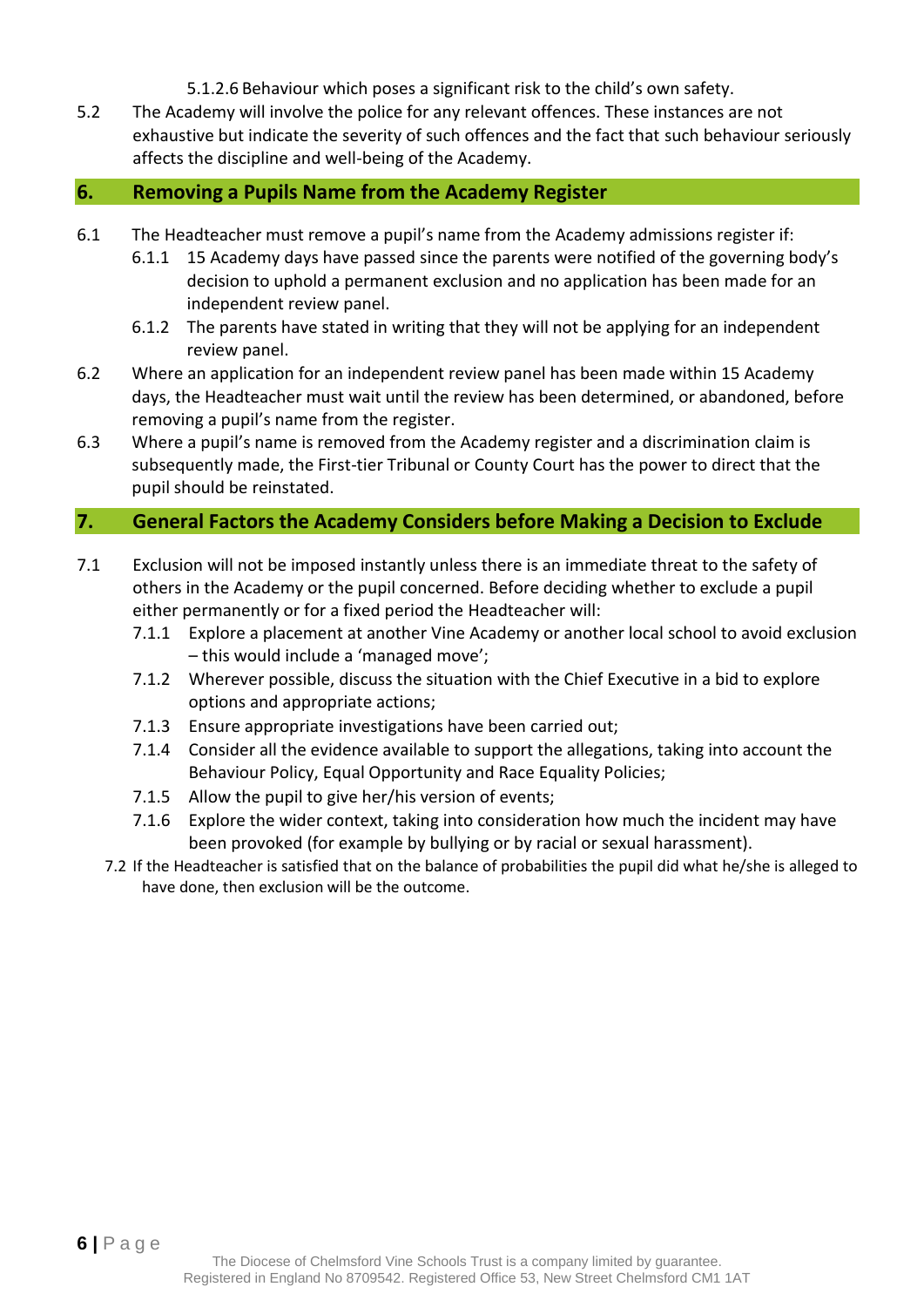<span id="page-6-1"></span><span id="page-6-0"></span>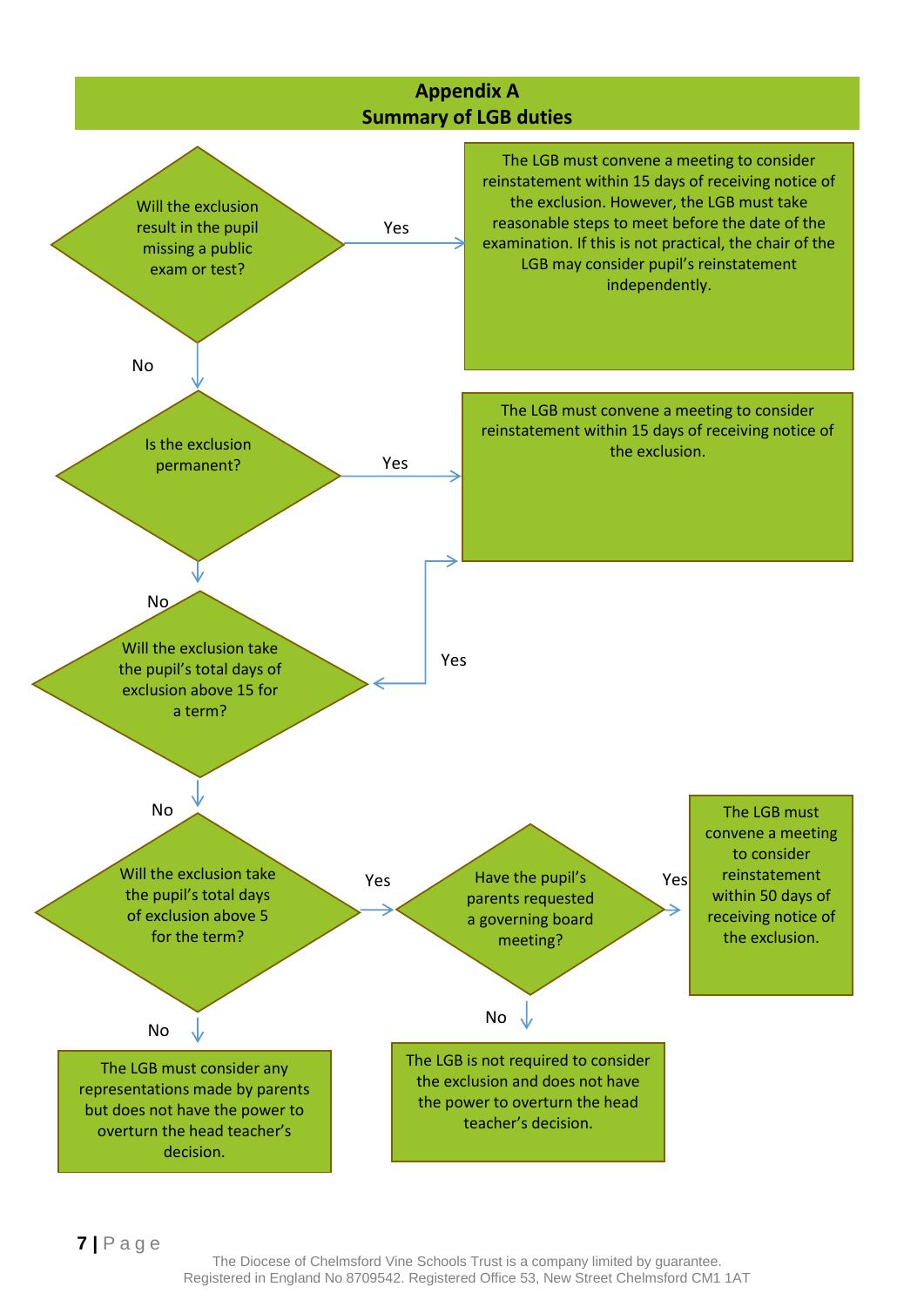# **Appendix B Model Letters**

#### <span id="page-7-1"></span><span id="page-7-0"></span>**MODEL LETTER 1 - FROM HEAD TEACHER NOTIFYING PARENT OF A FIXED PERIOD EXCLUSION OF LESS THAN 6 DAYS, AND WHERE A PUBLIC EXAMINATION IS NOT MISSED**

Dear [Parent's Name]

I am writing to inform you of my decision to exclude **[Child's Name]** for a fixed period of **[Period of Exclusion]**. This means that **[Child's Name]** will not be allowed in school for this period.

I realise that this exclusion may well be upsetting for you and your family, but the decision to exclude **[Child's Name]** has not been taken lightly. **[Child's Name]** has been excluded for this fixed period because **[Reason for Exclusion]**.

You have the right to make representations to the Local Governing Body Discipline Committee. If you wish to make representations please contact **[Name of Contact (usually the Clerk)]** on/at **[Contact Details – Address, Phone Number, email (usually academy contact details)]**, as soon as possible.

You also have the right to see a copy of **[Name of Child]**'s school record. Due to confidentiality restrictions, you will need to notify me in writing if you wish to be supplied with a copy of **[Name of Child]**'s school record. I will be happy to supply you with a copy if you request it. There may be a charge for photocopying.

The school will continue to set work for **[Name of Child]** during the period of his/her exclusion **[Please insert what arrangements are in place for this]**. Please ensure that any work set by the school is completed and returned to us for marking.

You may want to contact **[Name]** at **[LEA Name]** LEA **on/at [Contact Details – Address, Phone Number, email]**, who can provide advice. You may also find it useful to contact the Advisory Centre for Education (ACE), which is an independent national advice centre for parents of children in state maintained schools. They offer information and support on state education in England and Wales, including on exclusion from school. They can be contacted on 020 7704 9822 or at [www.ace-ed.org.uk.](http://www.ace-ed.org.uk/)

**[Name of Child]**'s exclusion expires on **[Date]** and we expect **[Name of Child]** to be back in school on **[Date]** at **[Time].** It would be helpful for us to meet to discuss **[Name of Child]**'s return to school before they are due back. Please attend a meeting with **[Name]** and me on **[Date]** at **[Time].** If this is not convenient please contact [**Name]** to arrange an alternative.

Yours sincerely

**[Name]**  Head teacher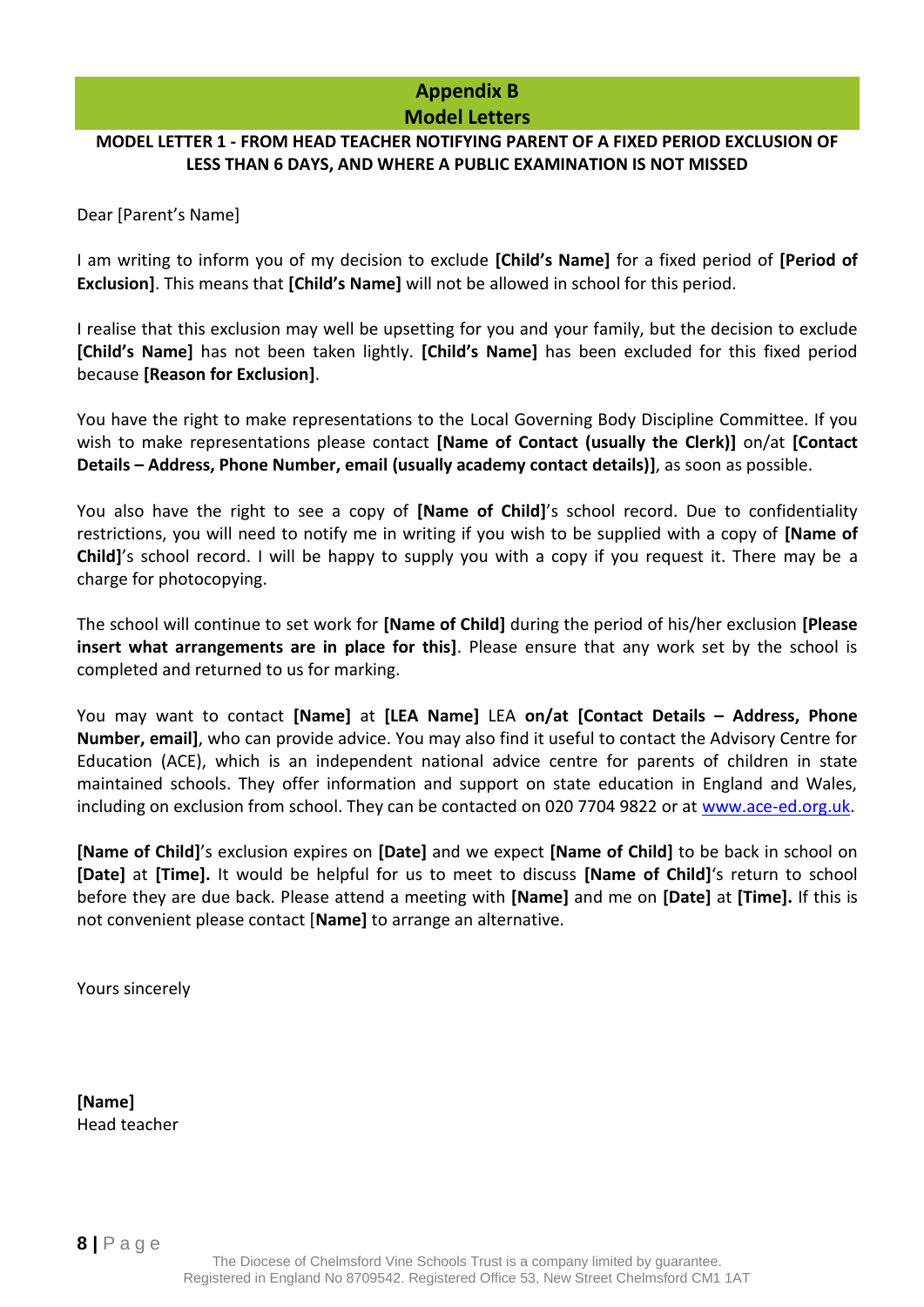## **MODEL LETTER 2 - FROM HEAD TEACHER NOTIFYING PARENT OF A FIXED PERIOD EXCLUSION OF 6 TO 15 DAYS, OR WHERE CUMULATIVE EXCLUSIONS IN THE SAME TERM FALL WITHIN THIS RANGE, OR WHERE A PUBLIC EXAMINATION IS MISSED**

#### Dear **[Parent's Name]**

I am writing to inform you of my decision to exclude **[Child's Name]** for a fixed period of **[Period of Exclusion]**. This means that **[Child's Name]** will not be allowed in school for this period.

I realise that this exclusion may well be upsetting for you and your family, but the decision to exclude **[Child's Name]** has not been taken lightly. **[Child's Name]** has been excluded for this fixed period because **[Reason for Exclusion]**.

You have the right to request a meeting of the Local Governing Body Discipline Committee at which you may make representations and the decision to exclude can be reviewed. As the length of the exclusion is more than 5 school days (or equivalent) the Committee must meet if you request it to do so. The latest date the Committee can meet is **[Date Here – no later than 50 school days from the date the Committee is notified]**. If you wish to make representations to the Committee and wish to be accompanied by a friend or representative please contact **[Name of Contact (usually the Clerk)]** on/at **[Contact Details – Address, Phone Number, email (usually academy contact details)]**, as soon as possible.

You also have the right to see a copy of **[Name of Child]**'s school record. Due to confidentiality restrictions, you will need to notify me in writing if you wish to be supplied with a copy of **[Name of Child]**'s school record. I will be happy to supply you with a copy if you request it. There may be a charge for photocopying.

The school will continue to set work for **[Name of Child]** during the period of his/her exclusion **[Please insert what arrangements are in place for this]**. Please ensure that any work set by the school is completed and returned to us for marking.

You may want to contact **[Name]** at **[LEA Name]** LEA **on/at [Contact Details – Address, Phone Number, email]**, who can provide advice. You may also find it useful to contact the Advisory Centre for Education (ACE), which is an independent national advice centre for parents of children in state maintained schools. They offer information and support on state education in England and Wales, including on exclusion from school. They can be contacted on 020 7704 9822 or at [www.ace-ed.org.uk.](http://www.ace-ed.org.uk/)

**[Name of Child]**'s exclusion expires on **[Date]** and we expect **[Name of Child]** to be back in school on **[Date]** at **[Time].** It would be helpful for us to meet to discuss **[Name of Child]**'s return to school before they are due back. Please attend a meeting with **[Name]** and me on **[Date]** at **[Time].** If this is not convenient please contact [**Name]** to arrange an alternative.

Yours sincerely

**[Name]**  Head teacher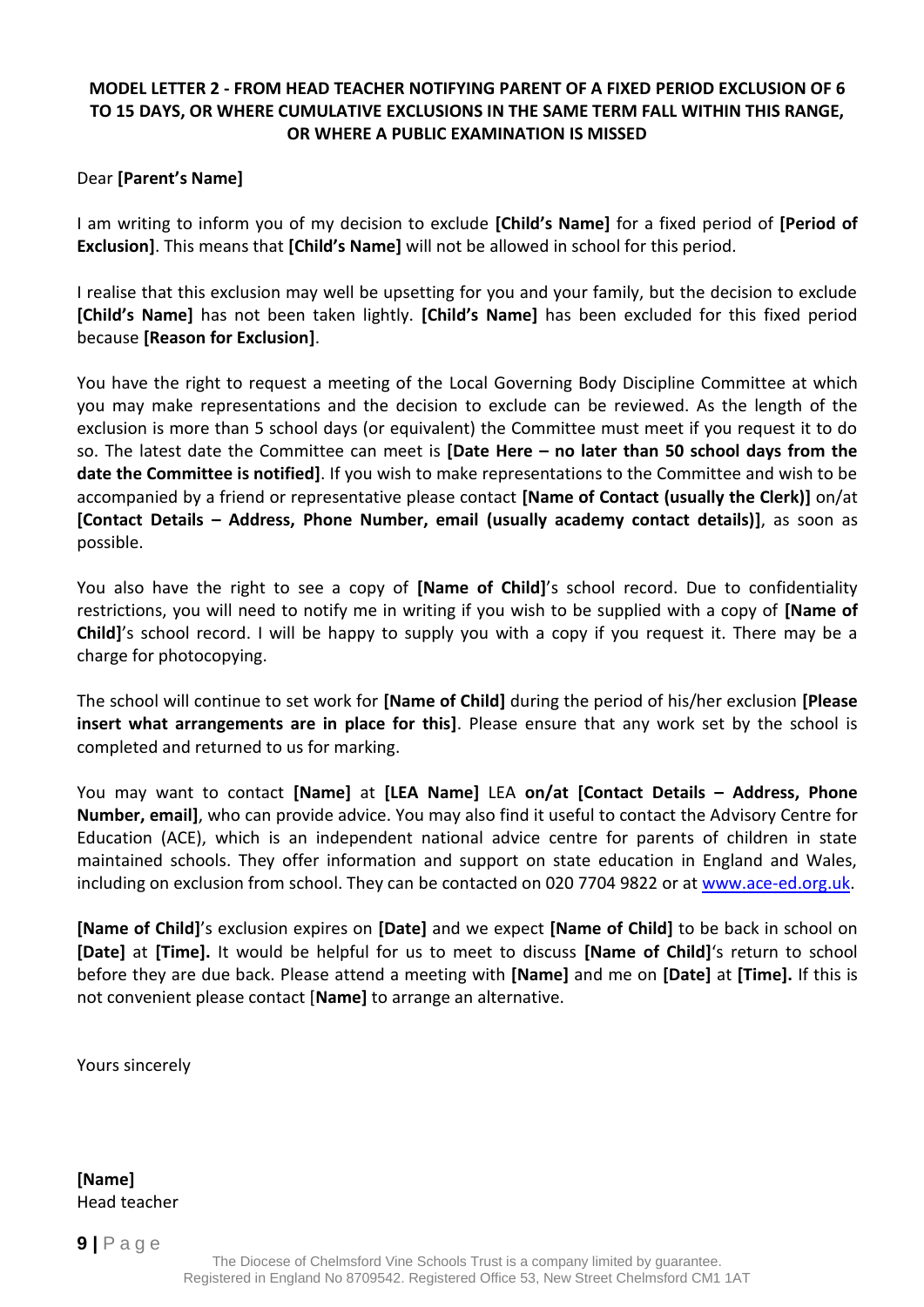## **MODEL LETTER 3 - FROM HEAD TEACHER NOTIFYING PARENT OF A FIXED PERIOD EXCLUSION OF 16 DAYS OR MORE, OR WHERE CUMULATIVE EXCLUSIONS IN THE SAME TERM ARE 16 DAYS OR MORE**

## Dear **[Parent's Name]**

I am writing to inform you of my decision to exclude **[Child's Name]** for a fixed period of **[Period of Exclusion]**. This means that **[Child's Name]** will not be allowed in school for this period.

I realise that this exclusion may well be upsetting for you and your family, but the decision to exclude **[Child's Name]** has not been taken lightly. **[Child's Name]** has been excluded for this fixed period because **[Reason for Exclusion]**.

As the length of the exclusion is more than 15 school days (or equivalent) the Local Governing Body Discipline Committee must automatically meet to consider the exclusion. At this review meeting you may make representations to the Committee if you wish to do so. The latest date the Committee can meet is **[Date Here – no later than 15 school days from the date the Discipline Committee is notified]**. If you wish to make representations to the Committee and wish to be accompanied by a friend or representative please contact **[Name of Contact (usually the Clerk)]** on/at **[Contact Details – Address, Phone Number, email (usually academy contact details)]**, as soon as possible. You will, whether you choose to make representations or not, be notified by the Clerk to the Committee of the time, date and location of the meeting.

You also have the right to see a copy of **[Name of Child]**'s school record. Due to confidentiality restrictions, you will need to notify me in writing if you wish to be supplied with a copy of **[Name of Child]**'s school record. I will be happy to supply you with a copy if you request it. There may be a charge for photocopying.

The school will continue to set work for **[Name of Child]** during the period of his/her exclusion **[Please insert what arrangements are in place for this]**. Please ensure that any work set by the school is completed and returned to us for marking.

You may want to contact **[Name]** at **[LEA Name]** LEA **on/at [Contact Details – Address, Phone Number, email]**, who can provide advice. You may also find it useful to contact the Advisory Centre for Education (ACE), which is an independent national advice centre for parents of children in state maintained schools. They offer information and support on state education in England and Wales, including on exclusion from school. They can be contacted on 020 7704 9822 or at [www.ace-ed.org.uk.](http://www.ace-ed.org.uk/)

**[Name of Child]**'s exclusion expires on **[Date]** and we expect **[Name of Child]** to be back in school on **[Date]** at **[Time].** It would be helpful for us to meet to discuss **[Name of Child]**'s return to school before they are due back. Please attend a meeting with **[Name]** and me on **[Date]** at **[Time].** If this is not convenient please contact [**Name]** to arrange an alternative.

Yours sincerely

**[Name]**  Head teacher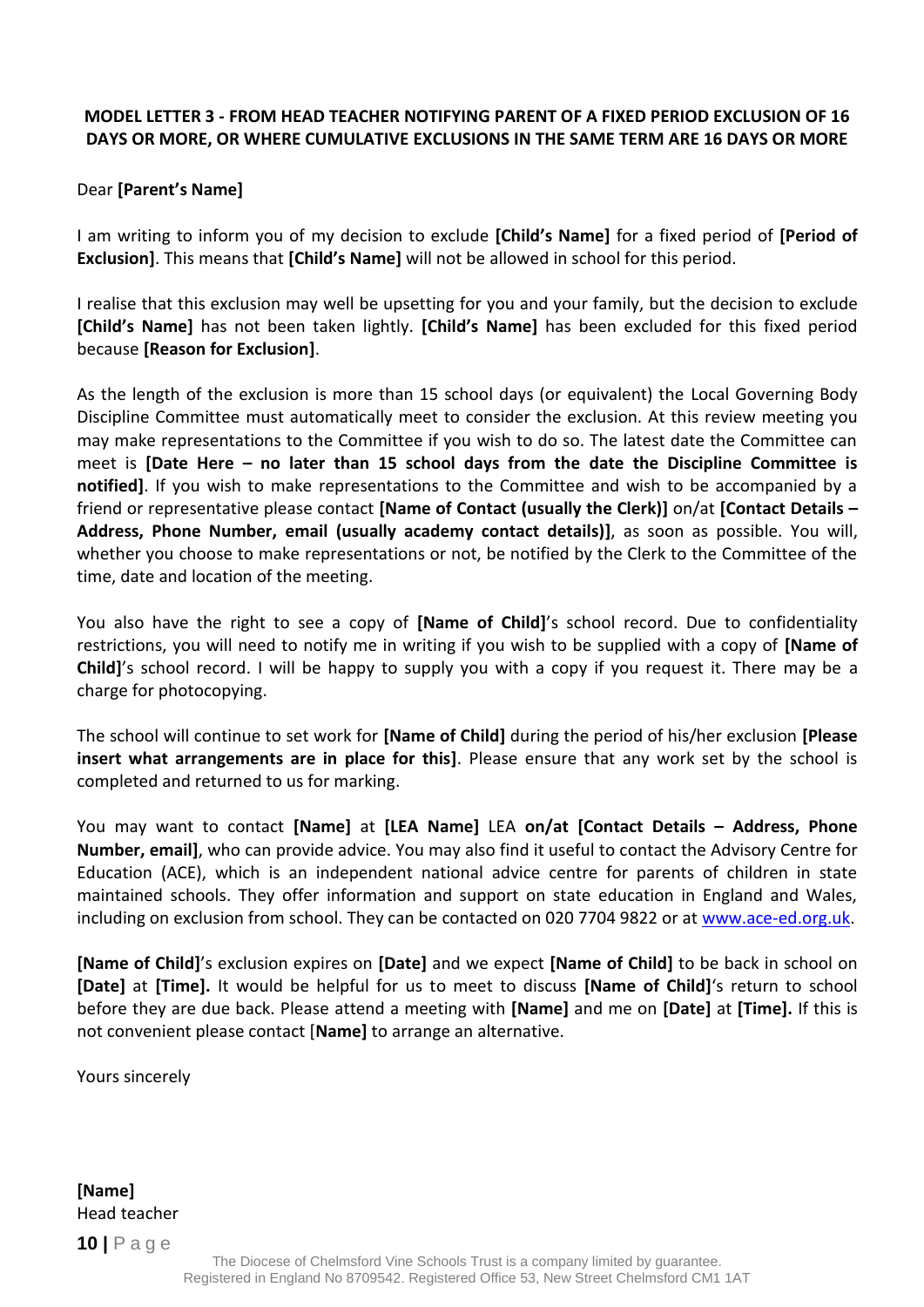#### **MODEL LETTER 4 - FROM HEAD TEACHER NOTIFYING PARENT OF A PERMANENT EXCLUSION**

#### Dear **[Parent's Name]**

I regret to inform you of my decision to exclude **[Child's Name]** permanently from **[Date]**. This means that **[Child's Name]** will not be allowed back to this school pending a meeting of the Local Governing Body Discipline Committee. Alternative arrangements for **[Child's Name]**'s education will need to be made, in the first instance we will set work for **[Child's Name]** and would ask you to ensure this work is completed and returned to school for marking.

I realise that this exclusion may well be upsetting for you and your family, but the decision to exclude **[Child's Name]** has not been taken lightly. **[Child's Name]** has been excluded permanently because **[Reason for Exclusion – also include any other relevant previous history here]**.

As this is a permanent exclusion the Local Governing Body Discipline Committee will meet to consider the exclusion. At this review meeting you may make representations to the Committee if you wish to do so. The latest date the Committee can meet is **[Date Here – no later than 15 school days from the date the Committee is notified]**. If you wish to make representations to the Committee and wish to be accompanied by a friend or representative please contact **[Name of Contact (usually the Clerk)]** on/at **[Contact Details – Address, Phone Number, email (usually academy contact details)]**, as soon as possible. You will, whether you choose to make representations or not, be notified by the Clerk to the Committee of the time, date and location of the meeting.

You also have the right to see a copy of **[Name of Child]**'s school record. Due to confidentiality restrictions, you will need to notify me in writing if you wish to be supplied with a copy of **[Name of Child]**'s school record. I will be happy to supply you with a copy if you request it. There may be a charge for photocopying.

Alternative education other than setting work will be provided for **[Name of Child]** if the exclusion has not been overturned within 15 days. A **[Schools Maintaining LEA Name]** LEA representative will contact you to discuss this.

You may also want to contact **[Name]** at **[LEA Name]** LEA **on/at [Contact Details – Address, Phone Number, email]**, who can provide advice on what options are available to you. Additionally, you may find it useful to contact the Advisory Centre for Education (ACE), which is an independent national advice centre for parents of children in state maintained schools. They offer information and support on state education in England and Wales, including on exclusion from school. They can be contacted on 020 7704 9822 or at [www.ace-ed.org.uk.](http://www.ace-ed.org.uk/)

Yours sincerely

**[Name]**  Head teacher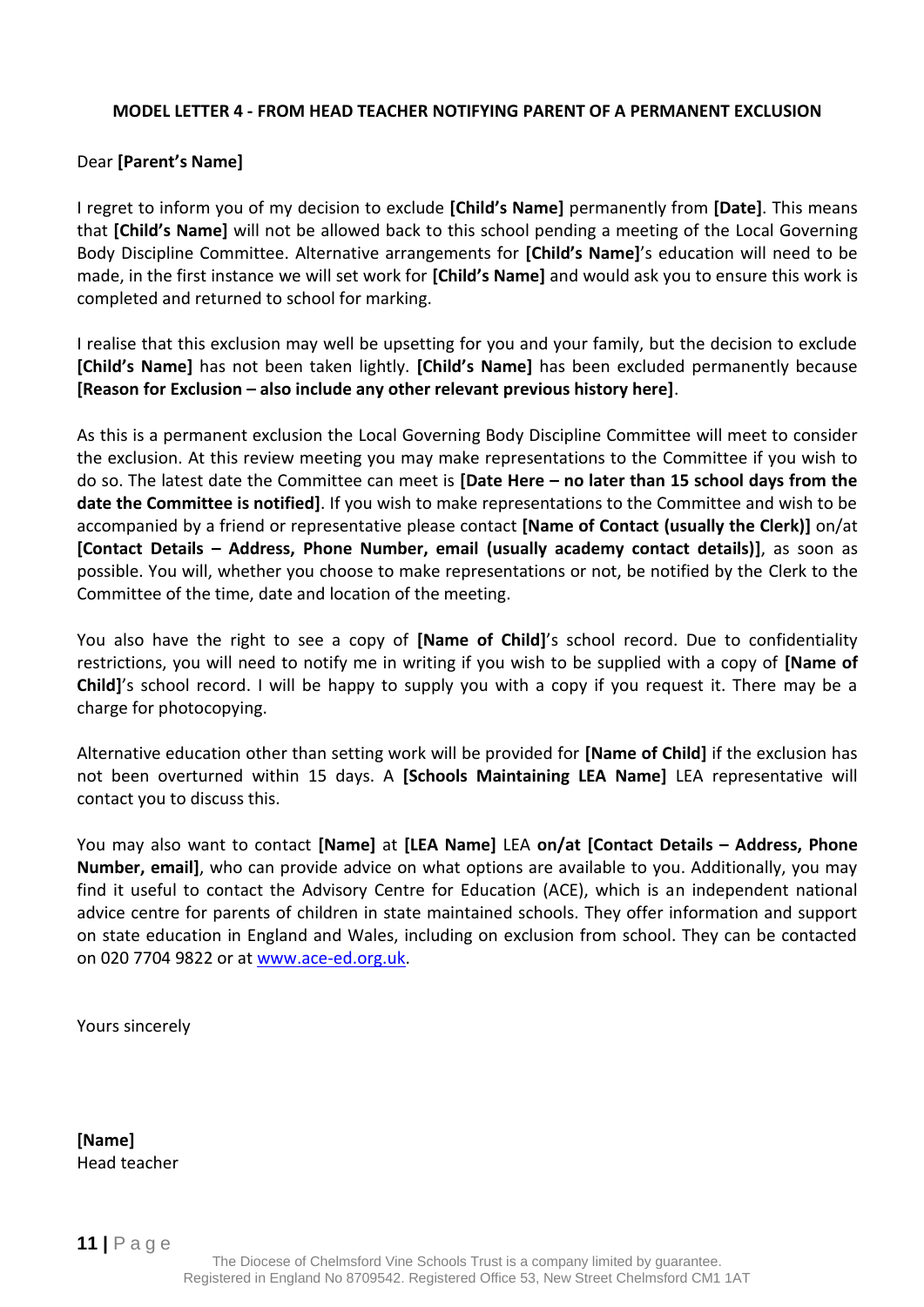# **Appendix C Notification of Permanent Exclusion (Essex)**

<span id="page-11-0"></span>Please submit this form and a completed Appendix A by e-mail or fax on the day that the decision to exclude has been made, together with a copy of the letter notifying the parents of the exclusion and a copy of the Head Teacher's report. If the Head Teacher's report is not available please send the form and letter now, and submit the report as soon as possible.

#### **Please do not send this information by post**

#### **Please ensure that all sections have been fully completed, checked and signed before sending**

**E-mail: [exclusions@essex.gov.uk](mailto:exclusions@essex.gov.uk) Fax number:** 01245 436211

| School name and telephone number                                                   |                                    |
|------------------------------------------------------------------------------------|------------------------------------|
| Pupil's Surname                                                                    |                                    |
| Forename(s)                                                                        |                                    |
| Date of Birth                                                                      |                                    |
| Gender                                                                             | Please click to select from a list |
| Ethnicity                                                                          | Please click to select from a list |
| Year Group                                                                         |                                    |
| Unique Pupil Number (UPN)                                                          |                                    |
| Last date of attendance                                                            |                                    |
| Attendance percentage                                                              |                                    |
| Date of Head Teacher's decision to<br>exclude                                      |                                    |
| Reason for exclusion Please explain the<br>reason for exclusion in further details | Please click to select from a list |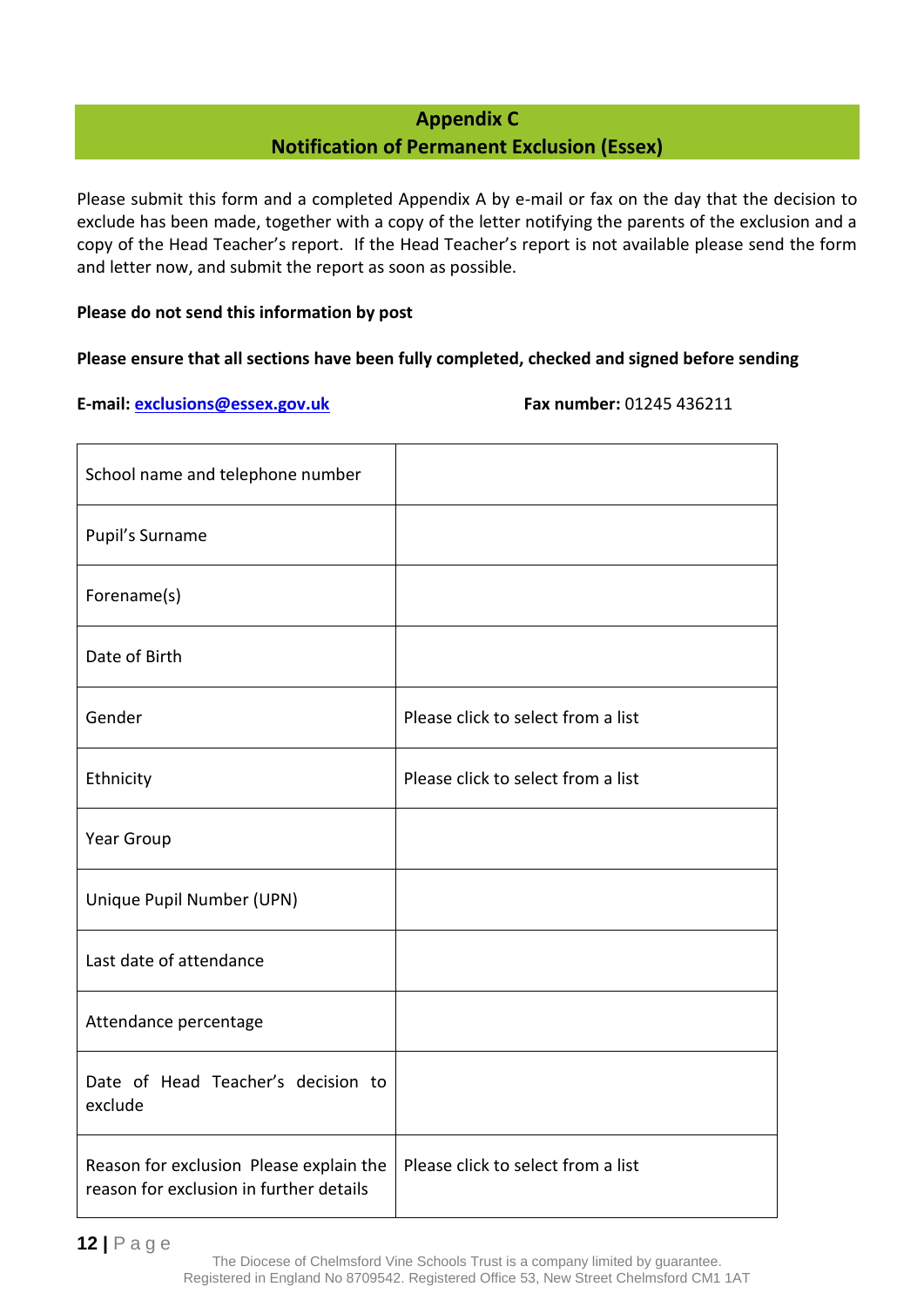| If the reason for the permanent<br>exclusion is a criminal offence, have the<br>police been informed?               | Please click to select    |       |         |  |
|---------------------------------------------------------------------------------------------------------------------|---------------------------|-------|---------|--|
| Is the pupil a Child in Care?                                                                                       | Please click to select    |       |         |  |
| 'Yes', please name the Local<br>١f<br>Authority and allocated Social Worker                                         |                           |       |         |  |
| Parents' or carers' name and address                                                                                |                           |       |         |  |
| Parents' or carers' contact details                                                                                 | Home:                     |       |         |  |
|                                                                                                                     | Mobile:                   |       |         |  |
|                                                                                                                     | E-mail (if applicable):   |       |         |  |
| If parents' live at separate addresses<br>please give alternative contact address<br>and telephone number           |                           |       |         |  |
| Family home language                                                                                                |                           |       |         |  |
| Does the pupil have a Statement/<br>Education Health and Care (EHC) Plan?                                           | Please click to select    |       |         |  |
| If 'Yes', please select Category of Need<br>If the pupil has a physical disability                                  | Please click to select    |       |         |  |
| please provide basic details                                                                                        |                           |       |         |  |
| Please give details of any other<br>agencies involved with this pupil please<br>include contact details if possible |                           |       |         |  |
| KS1 test results                                                                                                    | English                   | Maths | Science |  |
| <b>KS2 test results</b>                                                                                             | English                   | Maths | Science |  |
| KS3 test results                                                                                                    | English                   | Maths | Science |  |
| <b>Current levels</b>                                                                                               | Literacy:                 |       |         |  |
|                                                                                                                     | Reading<br>Writing        |       |         |  |
|                                                                                                                     | Speaking                  |       |         |  |
|                                                                                                                     | <b>Numeracy</b>           |       |         |  |
|                                                                                                                     | Number                    |       |         |  |
|                                                                                                                     | <b>Using and Applying</b> |       |         |  |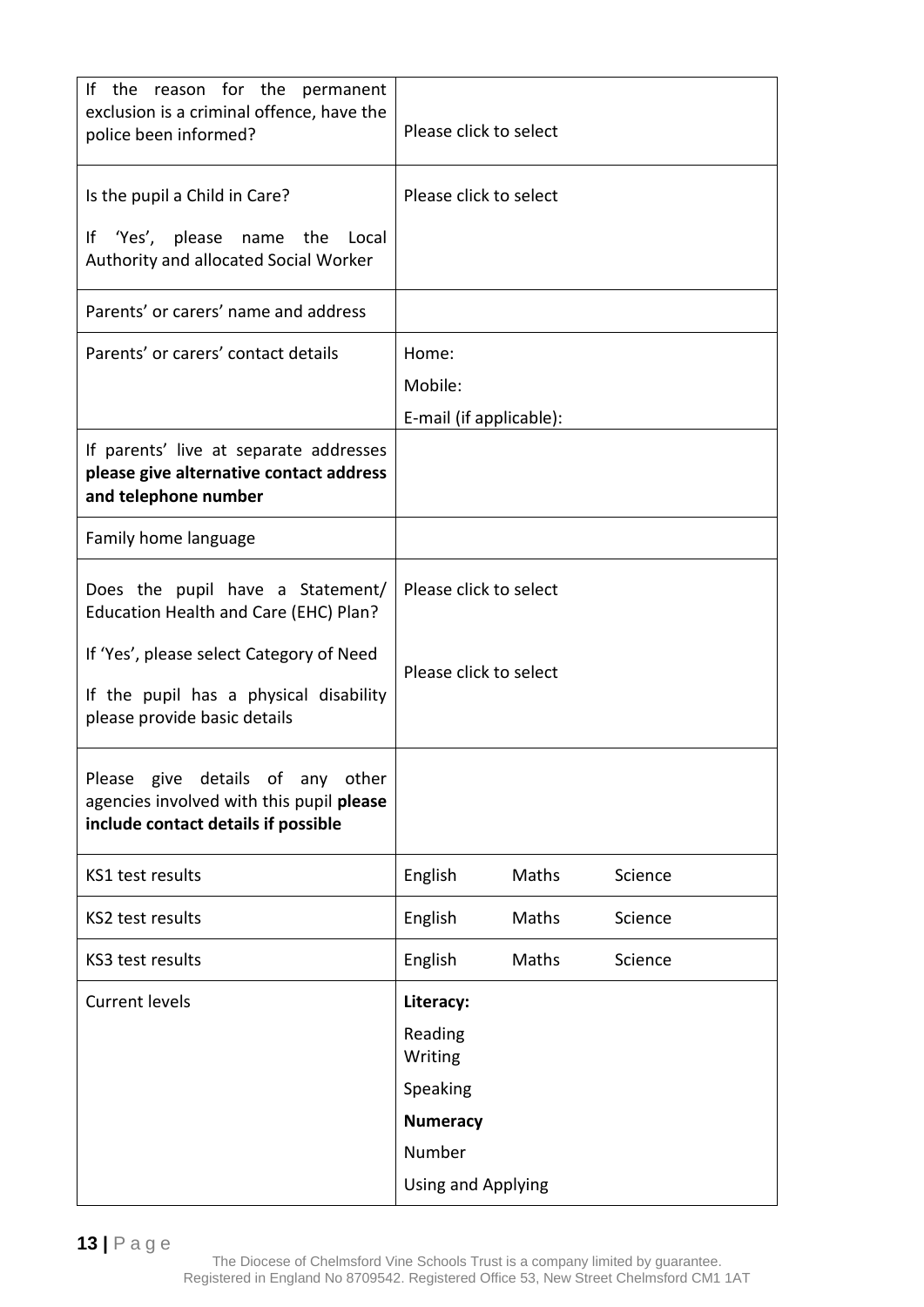|                                                                                          | Shape, Space and Measures |
|------------------------------------------------------------------------------------------|---------------------------|
|                                                                                          | Science:                  |
|                                                                                          | <b>Behaviour:</b>         |
|                                                                                          |                           |
| GCSE's being taken (if applicable)<br>please include predicted grades and<br>exam boards |                           |
| UCI Number (exam number)                                                                 |                           |
| Other learning, ASDAN etc.                                                               |                           |
| Work related learning/work experience                                                    |                           |
| Previous schools                                                                         |                           |

# **Form completed by:**

Full Name:

Position within the school:

Date:

Signature: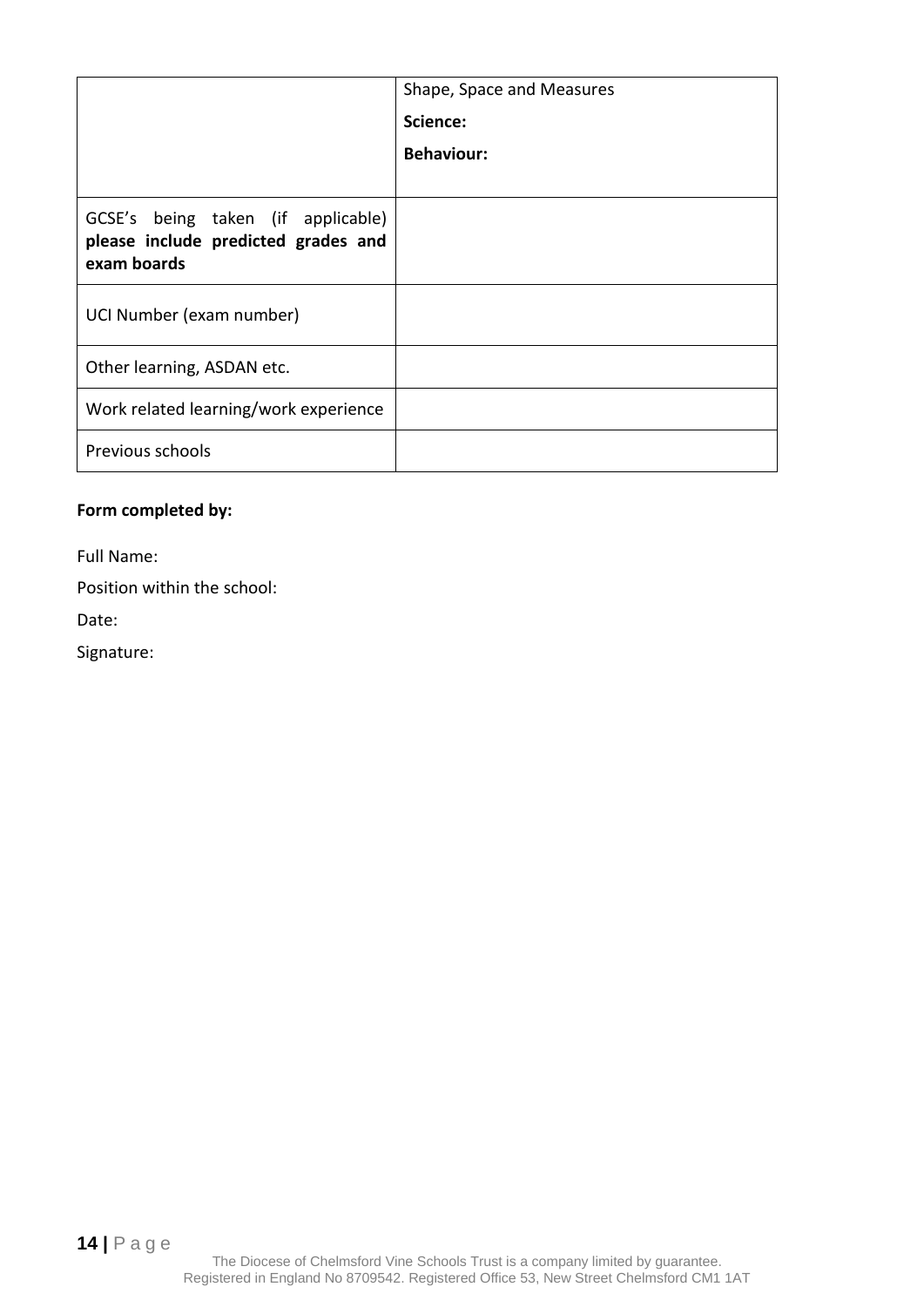# **Appendix A - Risk Assessment. Health and Safety**.

| Assessing the risk to Health and Safety                                        | <b>Never</b> | <b>Occasionally</b> | Frequently |
|--------------------------------------------------------------------------------|--------------|---------------------|------------|
| Has the pupil been known to threaten other<br>pupils?                          |              |                     |            |
| Has the pupil been known to use sexually<br>offensive or threatening language? |              |                     |            |
| Has the pupil been known to assault another<br>young person?                   |              |                     |            |
| Has the pupil been known to threaten staff?                                    |              |                     |            |
| Has the pupil been known to assault an<br>adult?                               |              |                     |            |
| Did any assault(s) lead to actual bodily<br>harm?                              |              |                     |            |
| Did the assault(s) use weapons/objects?                                        |              |                     |            |
| assault(s) lead to<br>Did<br>the<br>medical<br>treatment?                      |              |                     |            |
| Has the pupil or adult had time off as a<br>result of assaults/threats?        |              |                     |            |
| Has the pupil been known to damage<br>property?                                |              |                     |            |
| Has the pupil committed any criminal<br>offence?                               |              |                     |            |
| Has there been any police involvement in<br>previous incidents?                |              |                     |            |
| Has the pupil been known to do him/herself<br>physical harm?                   |              |                     |            |
| Has the<br>pupil had<br>be physically<br>to<br>restrained?                     |              |                     |            |
| Has the pupil made any allegations against<br>members of staff?                |              |                     |            |
| Has the parent/carer made any allegations<br>against and members of staff?     |              |                     |            |

| Additional Resources or Support (other than routinely    | <b>Yes</b> | <b>No</b> | <b>Unknown</b> |
|----------------------------------------------------------|------------|-----------|----------------|
| available)                                               |            |           |                |
| Full time attendance of an additional member of staff    |            |           |                |
| Special training for staff?                              |            |           |                |
| Special supervision during breaks, outside activities or |            |           |                |
| particular subject areas?                                |            |           |                |
| Additional staffing 'on hand'                            |            |           |                |
| Support from Social Services or similar?                 |            |           |                |
| Support from mental health agencies?                     |            |           |                |
| Multi-agency support?                                    |            |           |                |
| Other (please specify)                                   |            |           |                |
|                                                          |            |           |                |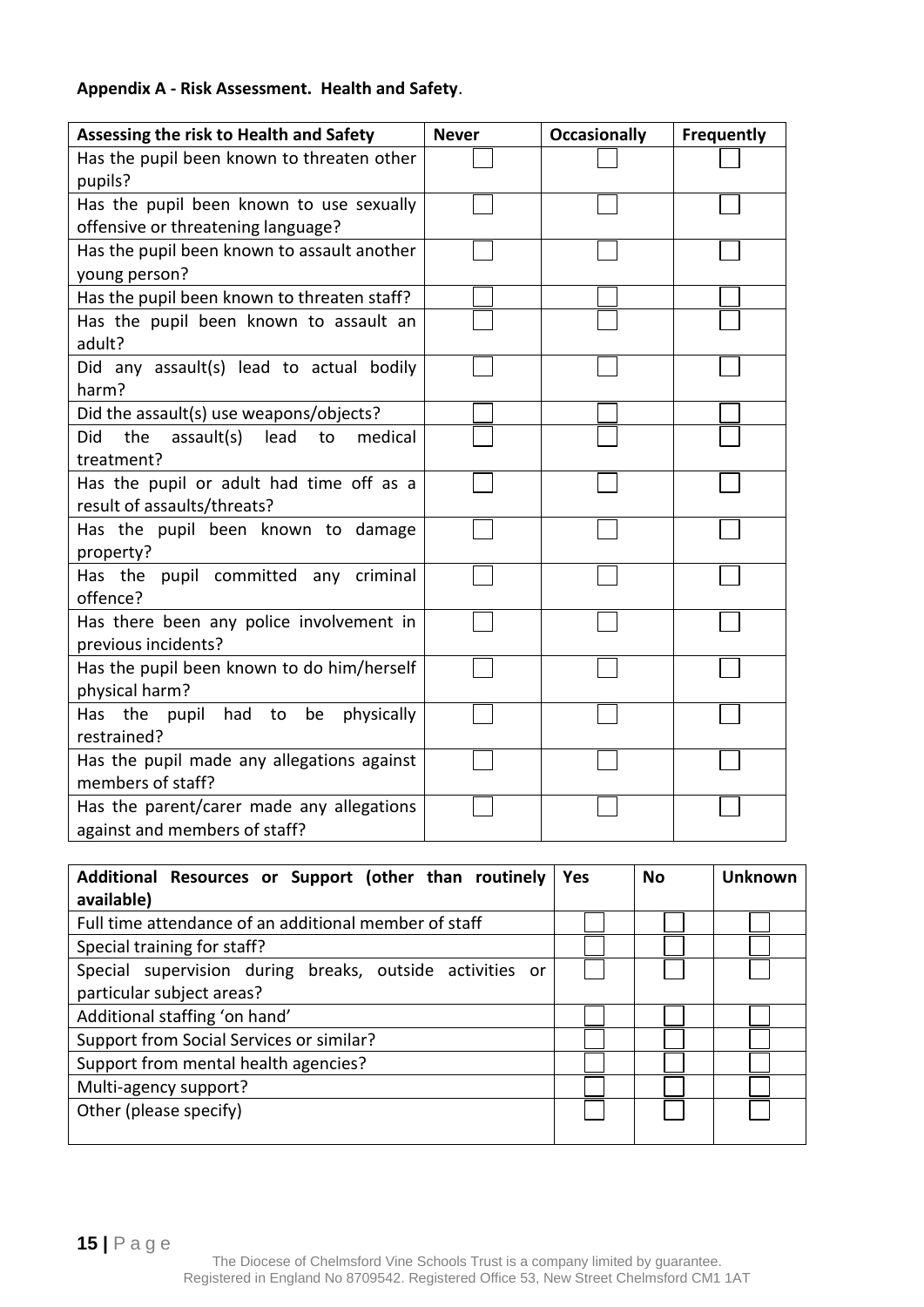In your professional opinion does this pupil present a significant risk? If so, summarise your concerns referring to available evidence.

In your judgement, does this pupil require a higher level of risk assessment before proceeding further? Please click to select

Full Name: Position within the School: Date:

Signature:

## **For County Hall use only;**

Date of Governing Body meeting:

Date tuition should commence: